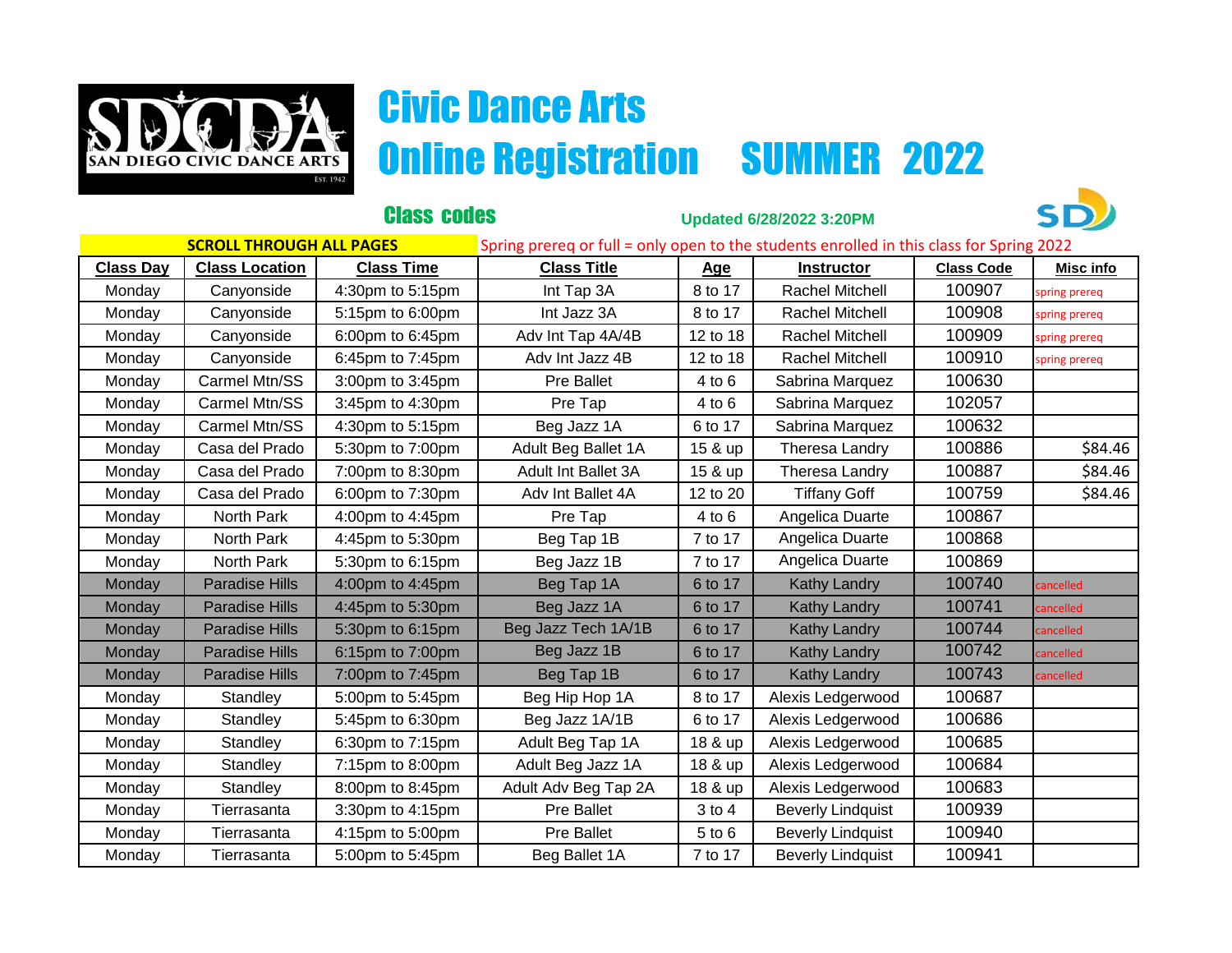| Tuesday   | Casa del Prado  | 9:00am to 9:45am   | Adult Beg Tap 1A         | 18 & up    | Leslie Padilla           | 100882 |               |
|-----------|-----------------|--------------------|--------------------------|------------|--------------------------|--------|---------------|
| Tuesday   | Casa del Prado  | 9:45am to 10:30am  | Adult Beg Tap 1B         | 18 & up    | Leslie Padilla           | 100883 |               |
| Tuesday   | Casa del Prado  | 10:30am to 11:30am | Adult Beg Jazz 1A/B      | 18 & up    | Leslie Padilla           | 100884 |               |
| Tuesday   | Casa del Prado  | 11:30am to 12:15pm | Adult Adv Beg Tap 2A/B   | 18 & up    | Leslie Padilla           | 100885 |               |
| Tuesday   | Casa del Prado  | 4:45pm to 8:30pm   | Company                  | 12 to 21   | Rachel Mitchell          | 100911 | \$126.69      |
| Tuesday   | Park de la Cruz | 4:45pm to 5:30pm   | Pre Ballet               | $3$ to $6$ | Angelica Duarte          | 100870 |               |
| Tuesday   | Park de la Cruz | 5:30pm to 6:15pm   | Beg Ballet 1A            | 7 to 17    | Angelica Duarte          | 100871 |               |
| Tuesday   | Park de la Cruz | 6:15pm to 7:15pm   | Beg/Adv Beg Ballet 1B/2A | 7 to 17    | Angelica Duarte          | 100872 |               |
| Tuesday   | Park de la Cruz | 4:00pm to 4:45pm   | Beg Tap 1A               | 6 to 17    | Sabrina Marquez          | 100633 |               |
| Tuesday   | Park de la Cruz | 4:45pm to 5:30pm   | Hip Hop 1A               | 8 to 17    | Sabrina Marquez          | 100634 |               |
| Tuesday   | Park de la Cruz | 5:30pm to 6:15pm   | Pre Hip Hop              | 5 to 7     | Sabrina Marquez          | 100635 |               |
| Tuesday   | Kearny Mesa     | 3:00pm to 3:45pm   | Pre Ballet               | 4 to 6     | Kathy Landry             | 100745 |               |
| Tuesday   | Kearny Mesa     | 3:45pm to 4:30pm   | Beg/Adv Beg Tap 1B/2A    | 6 to 17    | Kathy Landry             | 100746 |               |
|           |                 |                    | Beg/Adv Beg Jazz & Tech  |            |                          |        |               |
| Tuesday   | Kearny Mesa     | 4:30pm to 6:00pm   | 1B/2A                    | 6 to 17    | Kathy Landry             | 100747 | \$84.46       |
| Tuesday   | Kearny Mesa     | 6:00pm to 7:30pm   | Adv Beg Jazz & Tech 2B   | 8 to 17    | Kathy Landry             | 100748 | \$84.46       |
| Tuesday   | Kearny Mesa     | 7:00pm to 7:45pm   | Adv Beg Tap 2B           | 8 to 17    | Kathy Landry             | 100749 |               |
| Tuesday   | Standley        | 3:45pm to 4:30pm   | Pre Ballet               | 3 to 5     | <b>Beverly Lindquist</b> | 100942 |               |
| Tuesday   | Standley        | 4:30pm to 5:15pm   | Pre Tap                  | 4 to 6     | <b>Beverly Lindquist</b> | 100943 |               |
| Tuesday   | Standley        | 5:15pm to 6:00pm   | Pre Hip Hop              | 5 to 7     | <b>Beverly Lindquist</b> | 100944 |               |
| Tuesday   | Standley        | 6:00pm to 6:45pm   | Beg Tap 1A               | 6 to 17    | <b>Beverly Lindquist</b> | 100945 |               |
| Tuesday   | War Memorial    | 4:15pm to 5:00pm   | Beg Tumbling 1A          | 6 to 17    | Alexis Ledgerwood        | 100682 |               |
| Tuesday   | War Memorial    | 5:00pm to 5:45pm   | Adv Beg Tumbling 1B/2A   | 6 to 17    | Alexis Ledgerwood        | 100681 |               |
| Tuesday   | War Memorial    | 6:00pm to 7:30pm   | Adult Jazz /Modern Tech  | 15 & up    | Debbie Hardesty          | 100679 | \$84.46       |
| Wednesday | Casa del Prado  | 5:00pm to 6:30pm   | Adv Int Ballet 4A        | 12 & up    | <b>Tiffany Goff</b>      | 101553 | \$84.46       |
| Wednesday | Casa del Prado  | 6:30pm to 8:30pm   | Adult Ensemble Workshop  | 18 & up    | Debbie Hardesty          | 100680 | \$84.46       |
| Wednesday | Hourglass       | 4:15pm to 5:15pm   | Int Ballet 3A            | 8 to 17    | Rachel Mitchell          | 100912 |               |
| Wednesday | Hourglass       | 5:15pm to 6:00pm   | Adv Beg Tap 2A           | 6 to 17    | Rachel Mitchell          | 100913 | spring prereq |
| Wednesday | Hourglass       | 6:00pm to 6:45pm   | Adv Beg Jazz 2A          | 6 to 17    | Rachel Mitchell          | 100914 | spring prereq |
| Wednesday | Hourglass       | 6:45pm to 8:15pm   | Adv Int Ballet 4A        | 12 to 18   | Rachel Mitchell          | 100915 | 84.46 full    |
| Wednesday | Kearny Mesa     | 3:00pm to 3:45pm   | Pre Tap                  | 4 to 6     | Kathy Landry             | 100750 |               |
| Wednesday | Kearny Mesa     | 3:45pm to 4:30pm   | Beg Tap 1A/1B            | 6 to 17    | Kathy Landry             | 100751 |               |
| Wednesday | Kearny Mesa     | 4:30pm to 6:00pm   | Beg Jazz & Tech 1A/1B    | 6 to 17    | Kathy Landry             | 100752 | \$84.46       |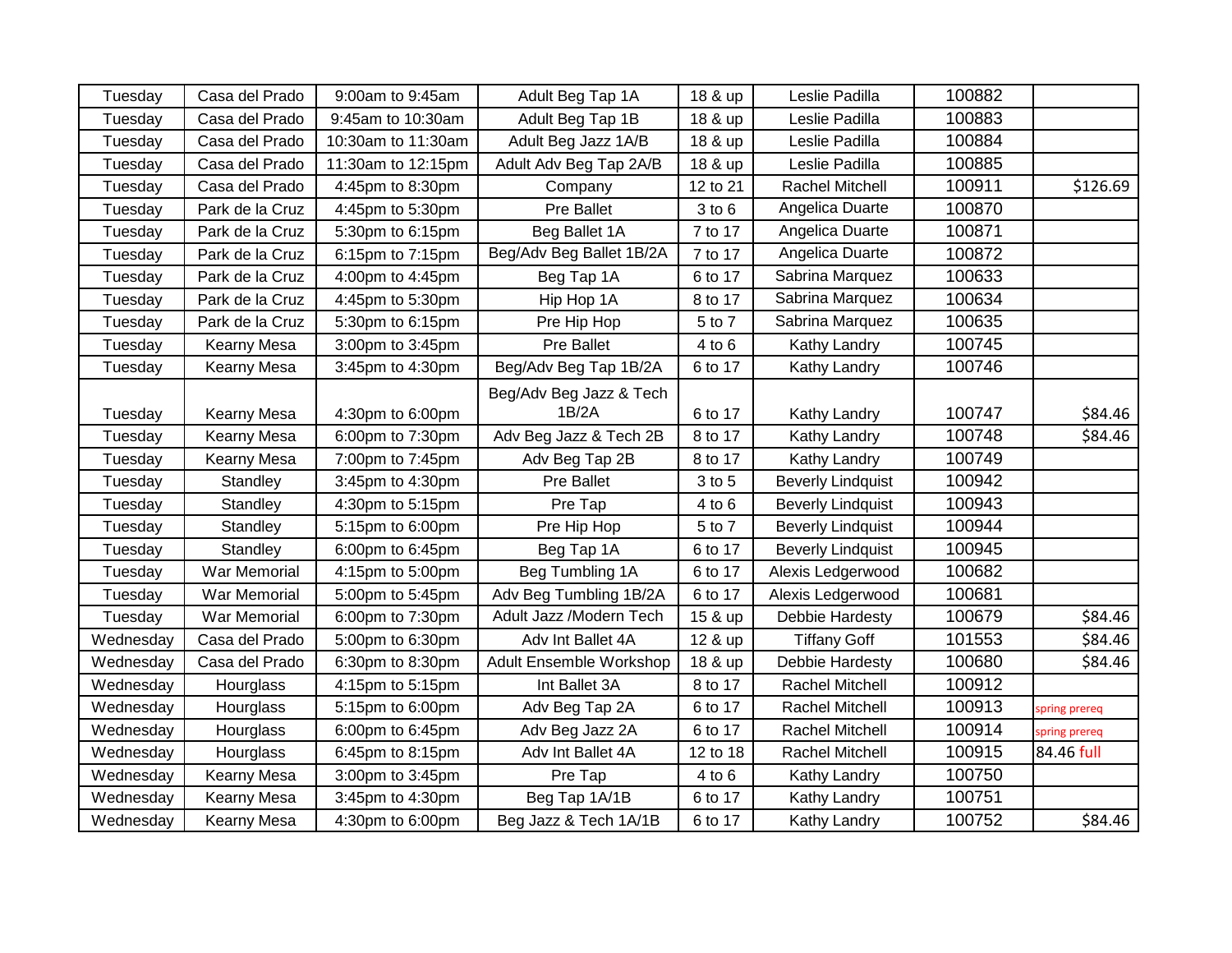|           |                |                    | Int/Adv Int Jazz & Tech  |          |                        |        |         |
|-----------|----------------|--------------------|--------------------------|----------|------------------------|--------|---------|
| Wednesday | Kearny Mesa    | 6:00pm to 7:30pm   | 3A/4A                    | 8 to 18  | Kathy Landry           | 100754 | \$84.46 |
| Wednesday | Kearny Mesa    | 7:30pm to 8:15pm   | Int/Adv Int Tap 3A/4A    | 8 to 18  | Kathy Landry           | 100753 |         |
| Wednesday | San Carlos     | 3:00pm to 3:45pm   | Pre Ballet               | 4 to 6   | Arika Keagy            | 100933 |         |
| Wednesday | San Carlos     | 3:45pm to 4:30pm   | Beg Tap 1A               | 6 to 17  | Arika Keagy            | 100934 |         |
| Wednesday | San Carlos     | 4:30pm to 5:15pm   | Beg Jazz 1A              | 6 to 17  | Arika Keagy            | 100935 |         |
| Wednesday | San Carlos     | 5:15pm to 6:00pm   | Beg Hip Hop 1A           | 8 to 17  | Arika Keagy            | 100936 |         |
| Wednesday | Tierrasanta    | 5:30pm to 6:15pm   | Adult Adv Beg Tap 1B/2A  | 18 & up  | Theresa Landry         | 100890 |         |
| Wednesday | Tierrasanta    | 6:15pm to 7:15pm   | Adult Int Jazz 3A/3B     | 18 & up  | Theresa Landry         | 100891 |         |
| Wednesday | Tierrasanta    | 7:15pm to 8:15pm   | Adult Int Tap 3A/3B      | 18 & up  | Theresa Landry         | 100892 |         |
| Thursday  | Casa del Prado | 9:00am to 9:45am   | Adult Beg Tap 1B         | 18 & up  | Leslie Padilla         | 100878 |         |
| Thursday  | Casa del Prado | 9:45am to 10:30am  | Adult Adv Beg Tap 2A/2B  | 18 & up  | Leslie Padilla         | 100879 |         |
| Thursday  | Casa del Prado | 10:30am to 11:15am | Adult Adv Beg Jazz 2B/3A | 18 & up  | Leslie Padilla         | 100880 |         |
| Thursday  | Casa del Prado | 11:15am to noon    | Adult Int Tap 3A         | 18 & up  | Leslie Padilla         | 100881 |         |
| Thursday  | Casa del Prado | 5:45pm to 6:30pm   | Adult Beg Jazz 1A/1B     | 18 & up  | Debbie Hardesty        | 100666 |         |
| Thursday  | Casa del Prado | 6:30pm to 7:15pm   | Adult Adv Beg Tap 1B/2A  | 18 & up  | Debbie Hardesty        | 100668 |         |
| Thursday  | Casa del Prado | 7:15pm to 8:15pm   | Adult Int Jazz 3A/3B     | 18 & up  | Debbie Hardesty        | 100676 |         |
| Thursday  | Casa del Prado | 8:15pm to 9:15pm   | Adult Int Tap 3A/3B      | 18 & up  | Debbie Hardesty        | 100678 |         |
| Thursday  | Hilltop        | 3:30pm to 4:15pm   | <b>Pre Ballet</b>        | 4 to 6   | Sabrina Marquez        | 100636 |         |
| Thursday  | Hilltop        | 4:15pm to 5:00pm   | Pre Hip Hop              | 5 to 7   | Sabrina Marquez        | 100638 |         |
| Thursday  | Hilltop        | 5:00pm to 5:45pm   | Beg Hip Hop 1A/1B        | 8 to 17  | Sabrina Marquez        | 100642 |         |
| Thursday  | Hilltop        | 5:45pm to 6:30pm   | Beg/Adv Beg Ballet 1A/2A | 7 to 17  | Sabrina Marquez        | 100640 |         |
| Thursday  | Serra Mesa     | 4:15pm to 5:00pm   | Beg Hip Hop 1A/1B        | 8 to 17  | Sheryl Easter          | 100644 |         |
| Thursday  | Serra Mesa     | 5:00pm to 5:45pm   | Beg Tap 1A/1B            | 6 to 17  | <b>Sheryl Easter</b>   | 100645 |         |
| Thursday  | Serra Mesa     | 5:45pm to 6:30pm   | Adv Beg Hip Hop 1B/2A    | 8 to 17  | <b>Sheryl Easter</b>   | 100646 |         |
| Thursday  | Serra Mesa     | 6:30pm to 7:15pm   | Adv Beg Tap 2A           | 8 to 17  | <b>Sheryl Easter</b>   | 100647 |         |
| Thursday  | War Memorial   | 6:00pm to 7:30pm   | Adv Int Modern 4A        | 12 to 18 | Rachel Mitchell        | 100916 | \$84.46 |
| Thursday  | War Memorial   | 8:00pm to 10:00pm  | Young Adult Ensemble     | 18 to 46 | <b>Rachel Mitchell</b> | 100917 | \$84.46 |
| Friday    | Canyonside     | 4:15pm to 5:00pm   | Pre Tap                  | 4 to 6   | Rachel Mitchell        | 100918 |         |
| Friday    | Canyonside     | 5:00pm to 5:45pm   | Beg Jazz 1A              | 6 to 17  | Rachel Mitchell        | 100919 |         |
| Friday    | Canyonside     | 5:45pm to 6:30pm   | Beg Tap 1A/1B            | 7 to 17  | Rachel Mitchell        | 100920 |         |
| Friday    | Casa del Prado | 4:45pm to 5:30pm   | Beg Hip Hop 1A           | 8 to 17  | Angelica Duarte        | 100877 |         |
| Friday    | Casa del Prado | 5:30pm to 6:15pm   | Beg Hip Hop 1B           | 8 to 17  | Angelica Duarte        | 100873 |         |
| Friday    | Casa del Prado | 6:15pm to 7:00pm   | Adv Beg Hip Hop 2A       | 8 to 17  | Angelica Duarte        | 100874 |         |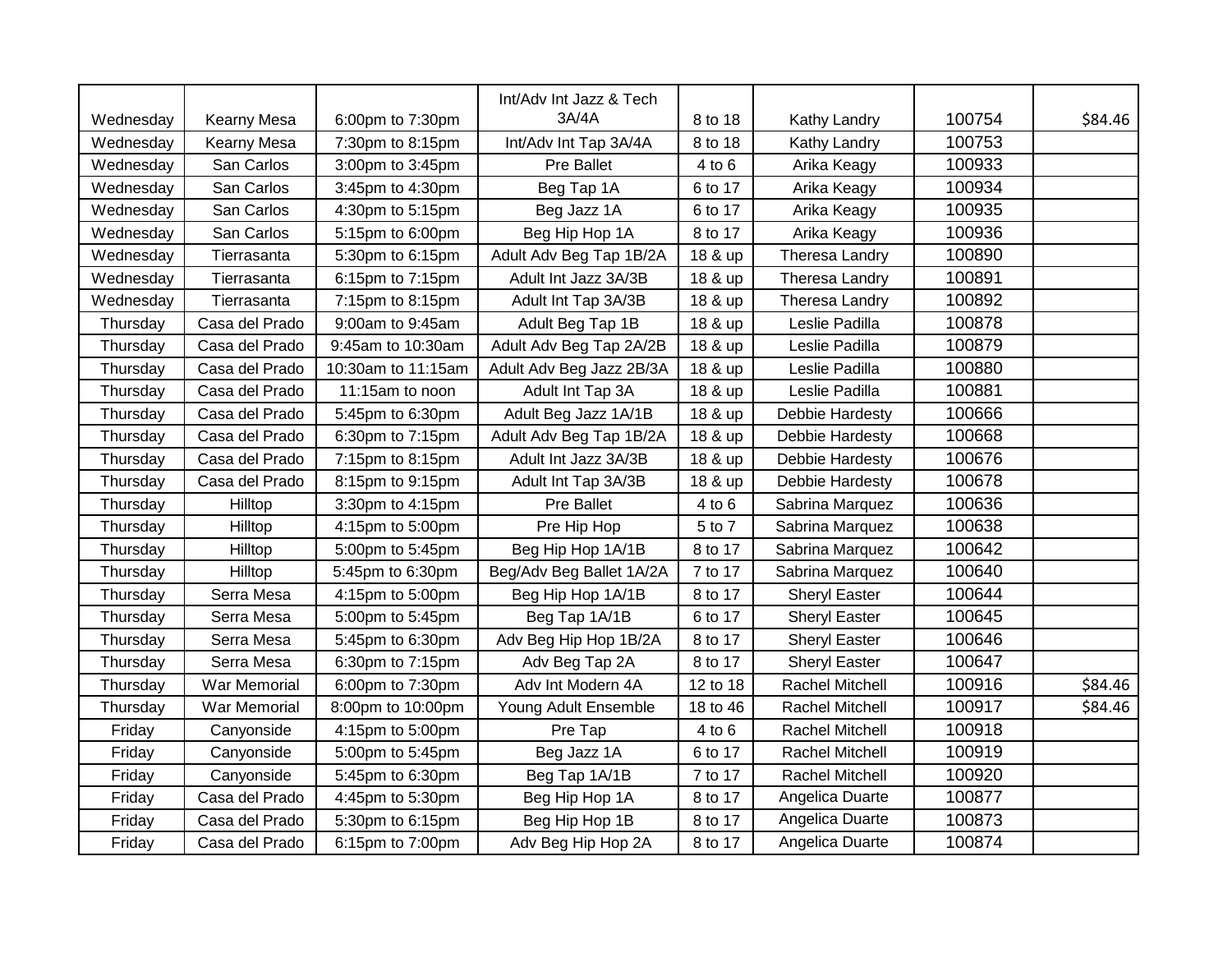| Friday                                       | Casa del Prado        | 7:00pm to 7:45pm   | Int Hip Hop 3A        | 8 to 17  | Angelica Duarte       | 100875  |         |
|----------------------------------------------|-----------------------|--------------------|-----------------------|----------|-----------------------|---------|---------|
| Friday                                       | Casa del Prado        | 7:45pm to 8:45pm   | Adult Beg Hip Hop 1B  | 18 & up  | Angelica Duarte       | 100876  |         |
| Friday                                       | War Memorial          | 4:00pm to 4:45pm   | Beg Baton Twirling 1A | 7 to 17  | Kathy Landry          | 100756  |         |
| This code purchases baton for Activity code: |                       | <b>Baton</b>       |                       |          | 100755                | \$25.00 |         |
| Friday                                       | War Memorial          | 4:45pm to 5:45pm   | Beg Baton Twirling 1B | 7 to 17  | Kathy Landry          | 100758  |         |
| Friday                                       | War Memorial          | 5:45pm to 6:45pm   | Beg Ballet 1A         | 7 to 17  | Kathy Landry          | 100757  |         |
| Friday                                       | War Memorial          | 4:45pm to 5:45pm   | Pre Hip Hop           | 5 to 7   | Arika Keagy           | 100937  |         |
| Friday                                       | War Memorial          | 5:45pm to 6:45pm   | Ballet 1B             | 7 to 17  | Arika Keagy           | 100938  |         |
| Saturday                                     | <b>Allied Gardens</b> | 9:30am to 10:15am  | Pre Tap               | 3 to 5   | <b>Tiffany Goff</b>   | 100760  |         |
| Saturday                                     | <b>Allied Gardens</b> | 10:15am to 11:00am | Beg Tap 1A            | 6 to 17  | <b>Tiffany Goff</b>   | 100761  |         |
| Saturday                                     | <b>Allied Gardens</b> | 11:00am to 11:45am | Beg Jazz 1A           | 6 to 17  | <b>Tiffany Goff</b>   | 100762  |         |
| Saturday                                     | <b>Allied Gardens</b> | 11:45am to 12:30pm | Pre Ballet            | 4 to 6   | <b>Tiffany Goff</b>   | 100763  |         |
| Saturday                                     | Casa del Prado        | 4:00 to 6:00pm     | T-Troupe              | 8 to 14  | Kathy Landry          | 100906  | \$84.46 |
| Saturday                                     | Rancho Bernardo       | 9:15am to 10:00am  | Adult Beg Tap 1A      | 18 & up  | Theresa Landry        | 100927  |         |
| Saturday                                     | Rancho Bernardo       | 10:00am to 10:45am | Adult Beg Jazz 1A     | 18 & up  | Theresa Landry        | 100928  |         |
| Saturday                                     | Rancho Bernardo       | 10:45am to 11:30am | Adult Adv Beg Tap 2A  | 18 & up  | Theresa Landry        | 100929  |         |
| Saturday                                     | Rancho Bernardo       | 11:30am to 12:30pm | Adult Beg Ballet 1A   | 18 & up  | <b>Theresa Landry</b> | 100930  |         |
| Saturday                                     | Rancho Bernardo       | 12:30pm to 1:15pm  | Adult Adv Beg Jazz 2B | 18 & up  | Theresa Landry        | 100931  |         |
| Saturday                                     | Rancho Bernardo       | 1:15pm to 2:00pm   | Adult Int Tap 3A      | 18 & up  | Theresa Landry        | 100932  |         |
| Saturday                                     | War Memorial          | 9:00am to 9:45am   | Adult Beg Tap 1A      | 18 & up  | Debbie Hardesty       | 100673  |         |
| Saturday                                     | War Memorial          | 9:45am to 10:30am  | Adult Beg Jazz 1A     | 18 & up  | Debbie Hardesty       | 100670  |         |
| Saturday                                     | War Memorial          | 10:30am to 11:15am | Adult Adv Beg Tap 2A  | 18 & up  | Debbie Hardesty       | 100669  |         |
| Saturday                                     | War Memorial          | 11:15pm to 12:00pm | Adult Adv Beg Jazz 2A | 18 & up  | Debbie Hardesty       | 100667  |         |
| Saturday                                     | War Memorial          | 12:00pm to 12:45pm | Adult Int Tap 3A      | 18 & up  | Debbie Hardesty       | 100677  |         |
| Saturday                                     | War Memorial          | 1:00pm to 1:45pm   | Adult Hawaiian        | 15 & up  | Debbie Hardesty       | 100675  |         |
| Saturday                                     | War Memorial          | 1:45pm to 2:30pm   | Musical Theatre 1B    | 15 & up  | Debbie Hardesty       | 100671  |         |
| Saturday                                     | War Memorial          | 9:00am to 9:45am   | Pre Tap               | 4 to 6   | Kathy Landry          | 100898  |         |
| Saturday                                     | War Memorial          | 9:45am to 10:30am  | Beg Tap 1A            | 6 to 17  | Kathy Landry          | 100899  |         |
| Saturday                                     | War Memorial          | 11:15am to 12:00pm | Beg Tap 1B            | 6 to 17  | Kathy Landry          | 100901  |         |
| Saturday                                     | War Memorial          | 12:00pm to 12:45pm | Adv Beg Tap 2A/2B     | 6 to 17  | Kathy Landry          | 100902  |         |
| Saturday                                     | <b>War Memorial</b>   | 1:00pm to 1:45pm   | Adv Tap 4B/5/6        | 12 to 20 | Kathy Landry          | 100903  |         |
| Saturday                                     | War Memorial          | 1:45pm to 2:30pm   | Int Tap 3A            | 8 to 17  | Kathy Landry          | 100904  |         |
| Saturday                                     | War Memorial          | 2:30pm to 3:15pm   | Int/Adv Int Tap 3B/4A | 8 to 17  | Kathy Landry          | 100905  |         |
| Saturday                                     | War Memorial          | 9:00am to 9:45am   | Beg Jazz 1A           | 6 to 17  | Rachel Mitchell       | 100921  |         |